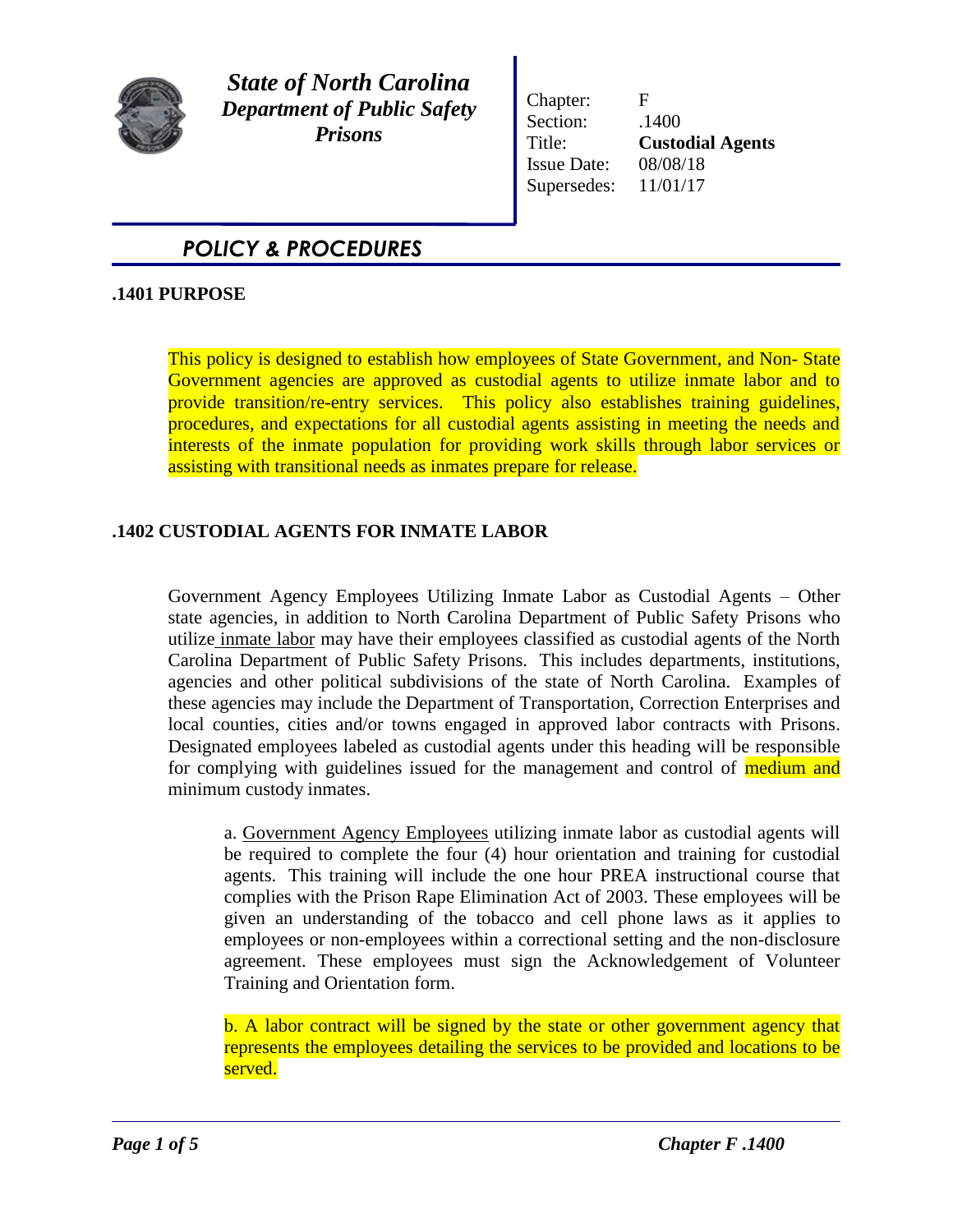c. A CJ Leads criminal background check will be conducted on all prospective custodial agents upon their initial application.

d. Candidates must sign the Acknowledgement of Volunteer Training and Orientation form, and all other required forms, annually to retain their classification as a custodial agent.

e. Employees will be issued a pink custodial agent card upon a favorable criminal background investigation and upon the completion of all training.

f. All Custodial agents will be subject to a CJ Leads criminal background check once every 5 years after being granted custodial agent status.

#### 1403 **CUSTODIAL AGENTS FOR RE-ENTRY SERVICES**

1. **Government Agency Employees** providing transitional/re-entry services as Custodial Agents – Employees of state agencies and other government agencies, other than North Carolina Department of Public Safety, who provide any type of assistance with transitional services towards an offender's release, associated with re-entry planning, may be classified as custodial agents of North Carolina Department of Public Safety Prisons. Designated employees labeled as custodial agents under this heading will be responsible for complying with guidelines issued for the management and control of inmates within their **respective** custody levels.

a. Government agency employees will complete the four (4) hour orientation and training for custodial agents. This training will include the one hour PREA instructional course that complies with the Prison Rape Elimination Act of 2003. The employees of other state and government agencies will be given an understanding of the tobacco and cell phone laws as it applies to employees or non-employees within a correctional setting and the non-disclosure agreement.

b. A mutual agreement will be signed by the **state or other government agency** that represents the employees detailing the services to be provided and locations to be served.

c. The **state or other government agency** shall be provided a copy of the mutual agreement.

d. A CJ Leads criminal background check will be conducted on all prospective custodial agents upon their initial application.

e Candidates must sign the Acknowledgement of Volunteer Training and Orientation form, and all other required forms, annually to retain their classification as a custodial agent.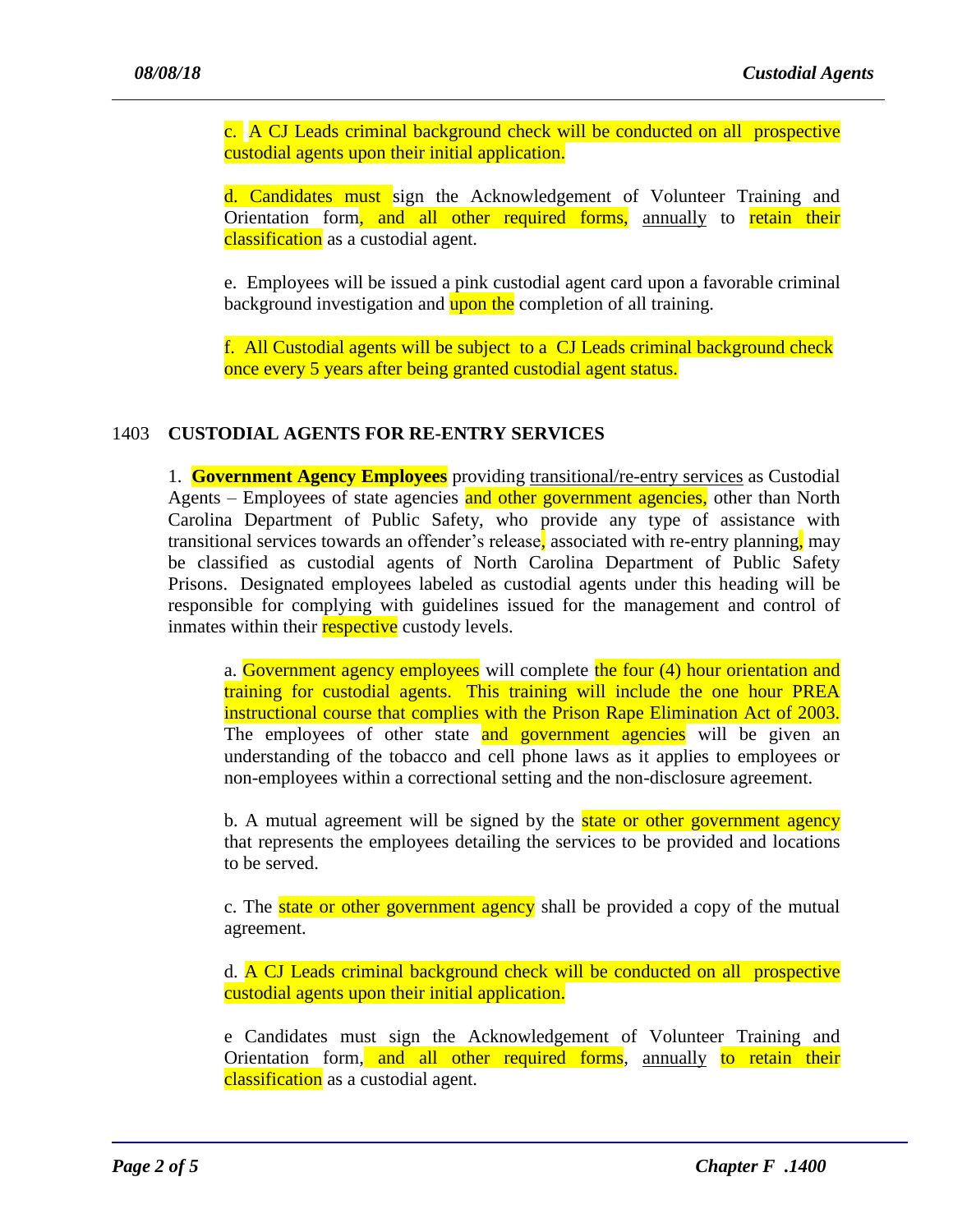f. All Custodial agents will be subject to a CJ Leads criminal background check once every 5 years after being granted custodial agent status.

g. These employees will utilize their current issued identification card from their prospective agency to enter the facility for the purpose of providing services.

2. Custodial Agents for Re-entry Purposes: This group will include specific community providers within surrounding counties of the designated Reentry/Transition Prison facilities. Facility Heads or their designee of the designated Reentry/Transition Prison facilities will approve and oversee the issuance of the custodial agent pink identification card. They may provide services to all minimum custody inmates on-site and to minimum custody II and III inmates off-site. Examples of Community providers would include work force agencies, food banks, and Local Re-entry Councils. Designated employees labeled as custodial agents under this heading will be responsible for complying with guidelines issued for the management and control of minimum custody inmates.

a. These employees will be required to complete the four (4) hour orientation and training for custodial agents. This training will include the one hour PREA instructional course that complies with the Prison Rape Elimination Act of 2003. These employees will be given an understanding of the tobacco and cell phone laws as it applies to employees or non-employees within a correctional setting and the non-disclosure agreement.

b. **Candidates must** submit to a CJ Leads criminal background check, upon their initial application, and sign the Acknowledgement of Volunteer Training and Orientation form, and all other required forms, annually to retain their classification as a custodial agent.

c. They will be issued a pink custodial agent card upon a favorable criminal background investigation and with completion of all training.

d. Custodial Agents must submit to a CJ Leads criminal background check once every 5 years after being granted custodial agent status.

## **.1404 APPLICATION**

Facility Heads or their designees will be responsible for the issuance of the Manual of Instruction for Correctional Agents to custodial agents, for initial and annual training and certification, and for the termination of status as a custodial agent. Classification of other state employees will be based on the following guidelines: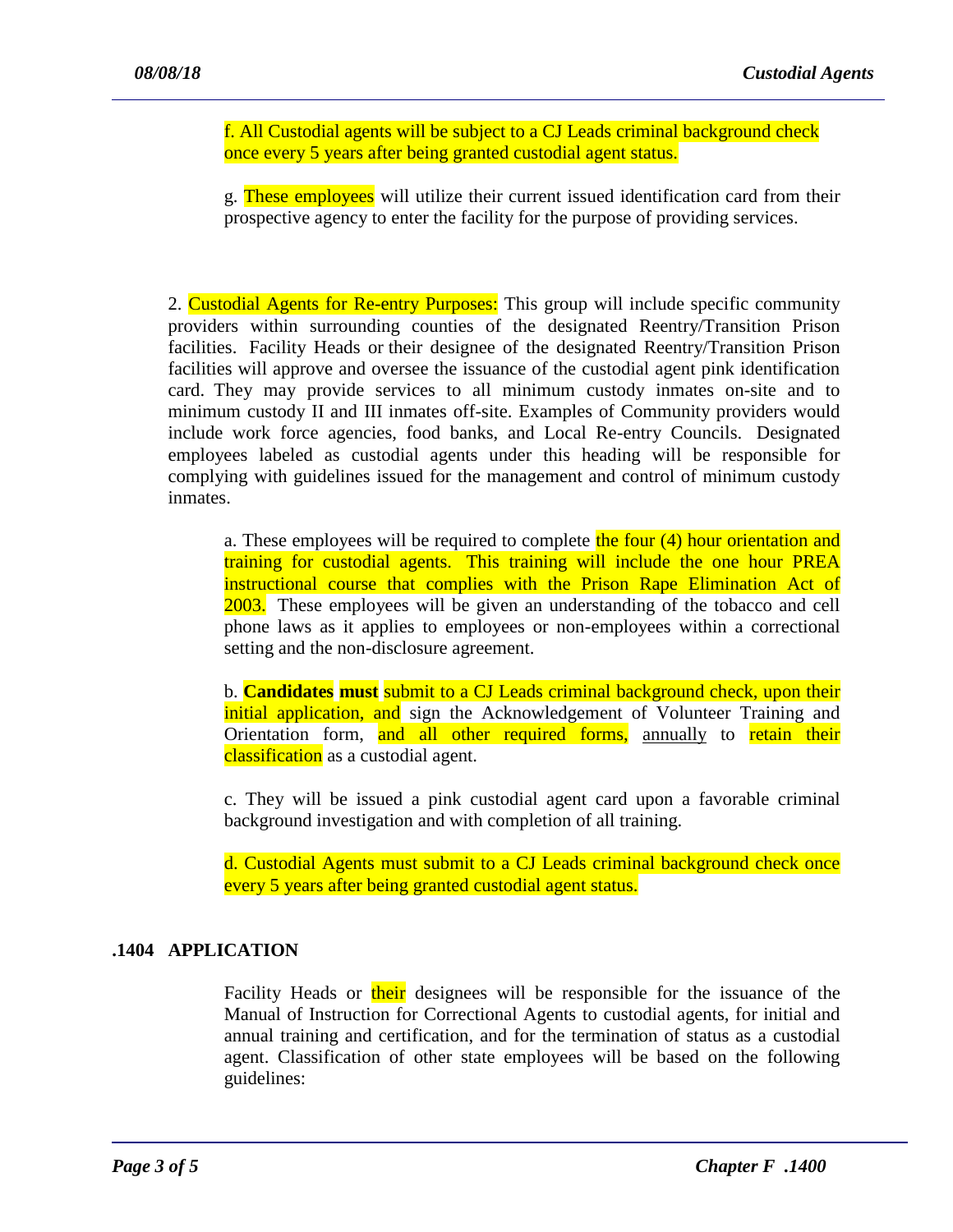- (1) Determination. Region Directors or their designees will meet, as necessary, with Facility Heads or designees to determine whether employees of a specific state agency or employees of a non-state agency will be designated as custodial agents of Prisons. Recommendations will be submitted to the head of the state agency or to the head of the non-state agency and to the Director of Prisons or designee for final approval. **Reentry,** Programs  $\&$  Services will also make recommendations in conjunction with Prisons Management for agencies that should be approved for custodial agent partnerships.
- (2) Designation. When employees of the specific state agency have been designated as custodial agents of Prisons, the Region Directors, and Administrators/Superintendents will be notified. Facility Heads will attempt to ensure that individuals designated as custodial agents understand and are capable of carrying out Prisons rules relating to the custody, control, and welfare of inmates. In addition, the below designations apply to each custodial agent:

For designation of state and other government agency employees approved as custodial agents for utilizing inmate labor, refer to section .1402 a, b, c and d.

For designation of state employees of other state agencies providing reentry/transitional services, refer to section .1403, 1,  $a - f$ .

For designation of employees of a non-state agency providing re-entry/transitional services, refer to section  $.1403$ , 2, a – d.

- (3) Termination. Individuals designated as custodial agents will lose their classification when:
	- (A) The requirement for inmate labor is terminated;
	- (B) They are no longer employees of the approved state agency;
	- (C) The mutual agreement for transition/re-entry services is no longer needed or is terminated by either the outside agency or Prisons;
	- (D) Prisons rules regarding the custody, control, or welfare of inmates are violated.
- (4) Facility Heads will consult with the head of the state agency or their designee prior to the de-certification of any custodial agent. Any disagreement between the two managers that cannot be resolved should be referred to the Region Director for assistance in resolution.
- (5) Surrender of Certification Cards. Agents of the Department will be required to surrender certification cards when their status as custodial agents is terminated. Their supervisor at the agency of employment will return surrendered certification